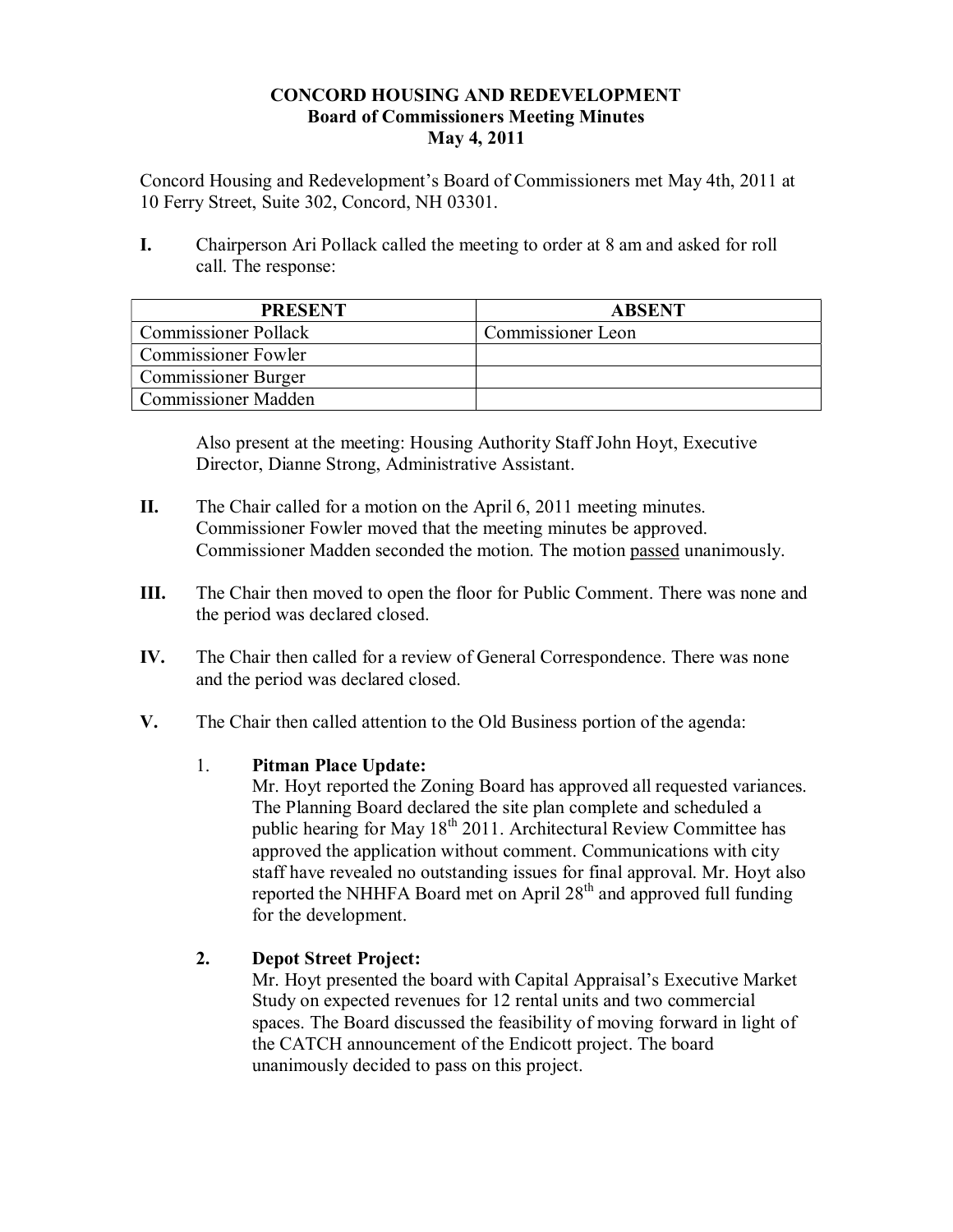## 3. **Green Street:**

The contact has been signed in the amount of the bid \$432K. Subsequent to this and with Board approval Mr. Hoyt negotiated change orders for a full basement and central AC system in the amount of \$36k. The Bank appraisals are done and will be released on May  $6<sup>th</sup>$ . Mr. Hoyt also outlined the possible start up date noting the contractor needed time to mobilize and the Rock and Race event on the 19<sup>th</sup>. Construction would probably begin some time after that date.

There was no other Old Business to be discussed and the period was declared closed.

**VI.** The Chair then called attention to the New Business portion of the agenda:

#### **1. Budget for 2011/2012:**

a.) Operating Expense:

Mr. Hoyt presented the consolidated operating expense budget along with the break down for the separate companies. In response to members questions concerning the process of preparing the budget Mr. Hoyt explained that the operating expenses have been largely uniformed year to year but the revenue number are always harder to pin down due to its unpredictability caused by continued uncertainty in Washington. Regulations require a budget to be approved 90 days before the start of the new fiscal year but the regulations also allow the Board to adjust the budget as they saw fit any time in the future. Mr. Hoyt will keep current with the budget process in Washington and would update the Board as to the effects the 2012 federal budget may have on this budget b.) Capital Improvements:

Mr. Hoyt presented the Capital Improvements budget; Mr. Hoyt highlighted the Re-roofing project at Haller Apartments and the card pass/camera system at Crutchfield and JFK Apartments. Mr. Pollack asked what kinds of projects are in the wings. Mr. Hoyt stated that because of the uncertainty with the Federal Budget that one elevator located at the JFK Apartments was not being address in the current budget. That elevator has rehabilitation costs of approximately 98K. Mr. Hoyt did mention that if the elevator failed residents had a second elevator that went to all floors. That second elevator is also the one used by emergency responders. Additionally Mr. Hoyt wants to add GFI's to the kitchens and bathrooms in the high rises estimated at \$25 - \$35k. As actual cost come in compared to budgeted he would complete this project first.

#### **2. Current Year Budget/Actual – 6 Months:**

 Mr**.** Hoyt stated there was nothing unreasonable however; due to flooding in the Haller Apartment basements Maintenance Contracts is over projection.